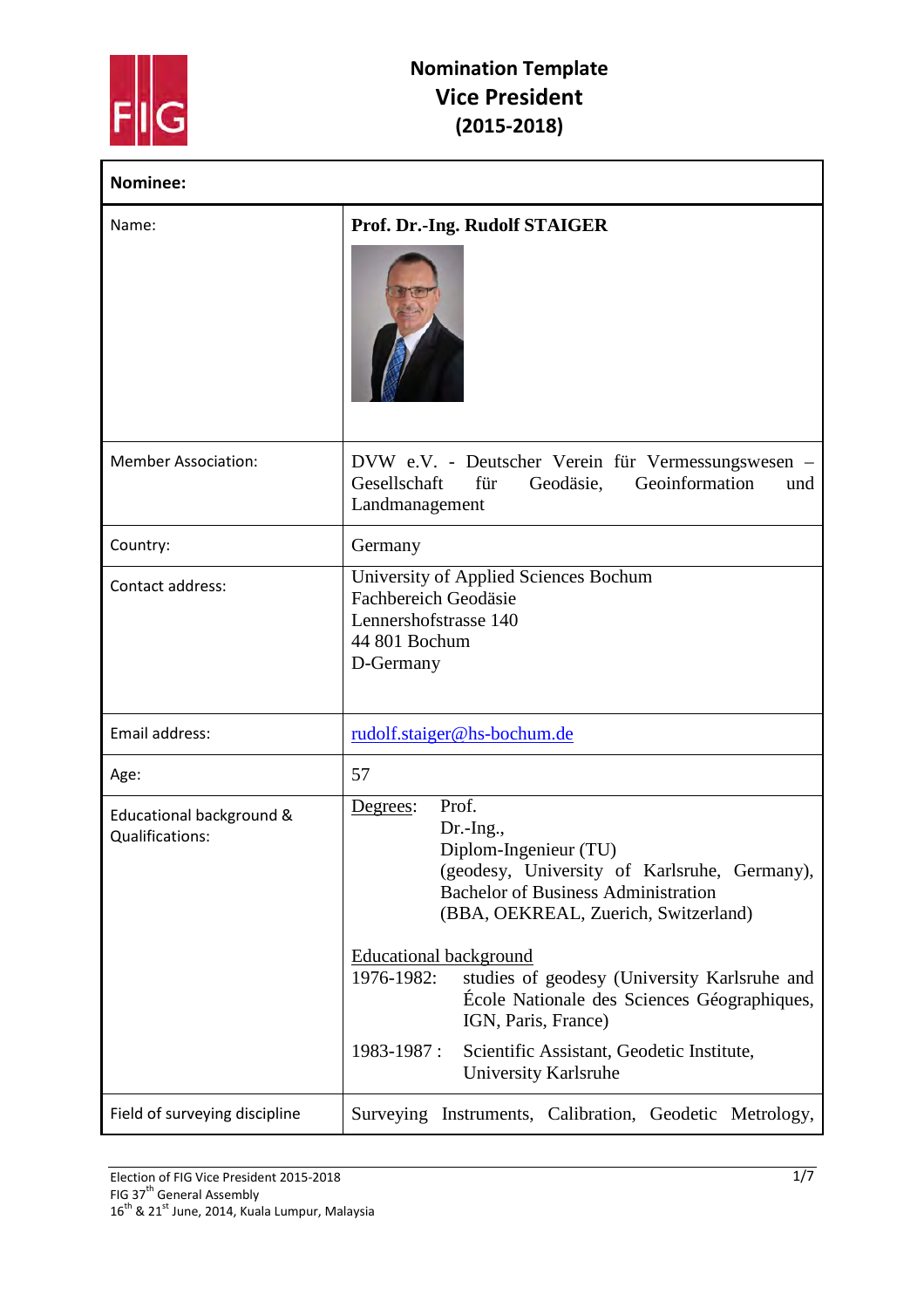

|                                            | <b>Terrestrial Laser Scanning</b> | Close Range Coordinate Measurements Laser Tracking,                                                                                           |
|--------------------------------------------|-----------------------------------|-----------------------------------------------------------------------------------------------------------------------------------------------|
| History of Employment:<br>Current position | Since $2005$ :                    | Professor for Surveying Engineering,<br>University of Applied Sciences Bochum,<br>Germany                                                     |
| Previous position(s)                       | 1983-1987 :                       | Scientific Assistant,<br>Geodetic<br>Institute,<br>University Karlsruhe                                                                       |
|                                            | 1988-1994:                        | Systems Engineer, Product Manager<br>and<br>Department Manager for Industrial Metrology<br>Aarau, CH (later<br>LEICA-<br>KERN,<br>GEOSYSTEMS) |
|                                            | 1994-2005:                        | Professor for<br>Engineering,<br>Surveying<br>University of Essen, Germany                                                                    |

| Nominee:                                         |                          |                                                                                                    |
|--------------------------------------------------|--------------------------|----------------------------------------------------------------------------------------------------|
| <b>Position of Trust:</b><br>Current position(s) |                          | Since 2009: Vice-President of the University of Applied<br>Sciences Bochum for Research & Transfer |
| Previous position(s)                             |                          | 2007-2010: Member of ISO-Committee TC 172 Sc 6<br>Geodetic Instruments                             |
|                                                  | Since $2003$ :           | Member of the DIN-Kommission 17123-<br>"Geodätische Instrumente"                                   |
|                                                  | 2002-2010:               | Chair of the Commission3 of DVW (National<br>equivalent to FIG-Commission 5)                       |
| FIG Positions/Responsibilities:                  |                          | Since 2011 Vice President of FIG (full 4-years-term)                                               |
| Current position(s)/<br>responsibilities         |                          |                                                                                                    |
| Previous position(s)/                            | 2007-2010:<br>2003-2006: | <b>Chair of Commission 5</b><br>Chair of the working group 5.1                                     |

Election of FIG Vice President 2015-2018 FIG 37<sup>th</sup> General Assembly  $16^{\text{th}}$  & 21<sup>st</sup> June, 2014, Kuala Lumpur, Malaysia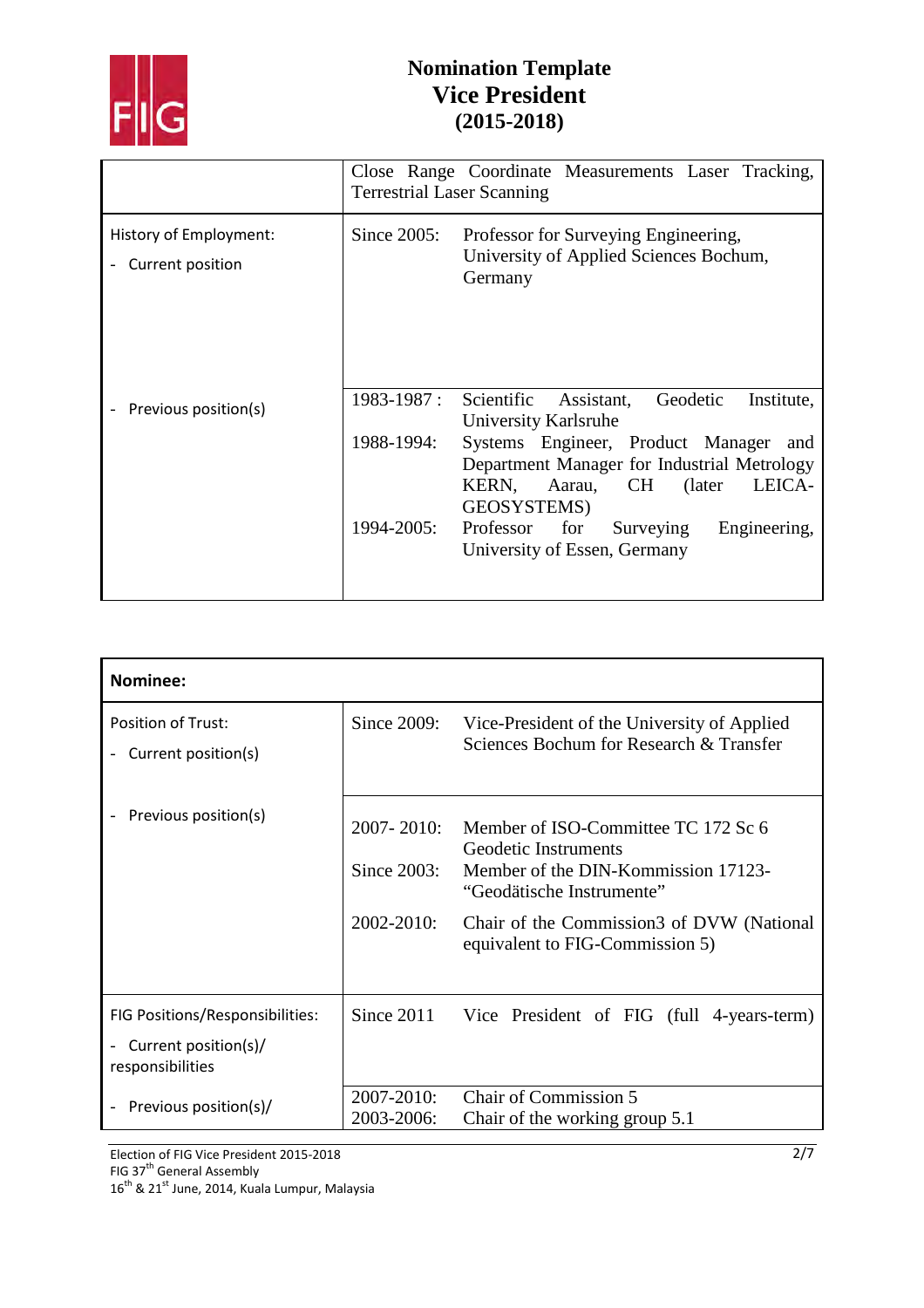

| responsibilities        |            |                                                             |
|-------------------------|------------|-------------------------------------------------------------|
| Other activities in FIG | 2009-2010: | Chief Editor for Peer Review System Sydney<br>2010-Congress |
|                         | 2002-2011: | National Delegate for Commission 5                          |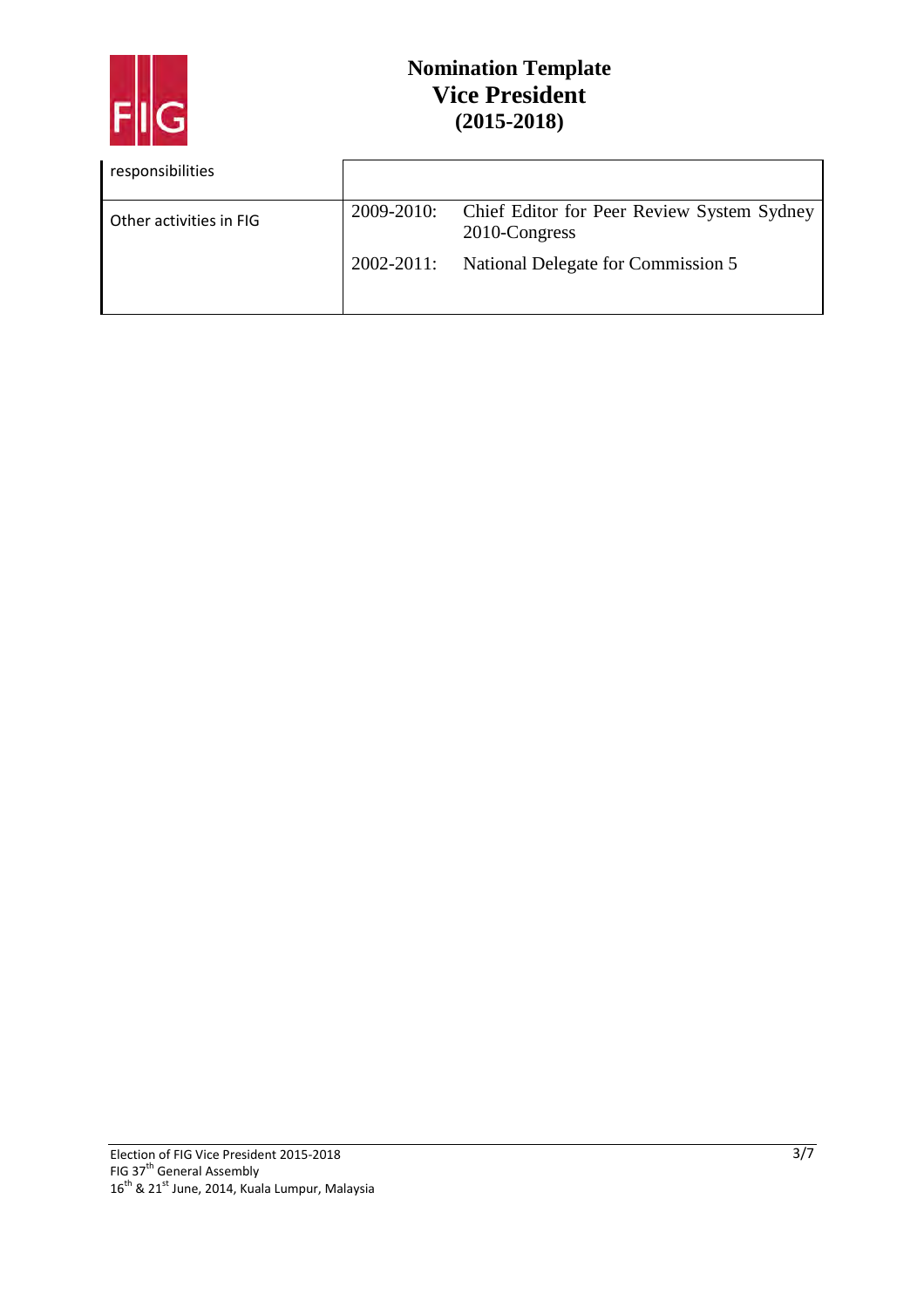

| <b>Nominee's statement</b>                                   |                                                                                                                                                                                                                                                                                                                                                                                                                                                                                                                                                                                                                                                                                                                                                                             |
|--------------------------------------------------------------|-----------------------------------------------------------------------------------------------------------------------------------------------------------------------------------------------------------------------------------------------------------------------------------------------------------------------------------------------------------------------------------------------------------------------------------------------------------------------------------------------------------------------------------------------------------------------------------------------------------------------------------------------------------------------------------------------------------------------------------------------------------------------------|
| My motivation to be FIG Vice<br>President:                   | FIG is the only organization which is representing Surveying<br>and Geodesy as a profession worldwide. In the times of<br>"globalization" this role of representing our profession is<br>extremely important. Therefore FIG needs a professional,<br>experienced and active Council in order to fulfill the<br>mentioned task.                                                                                                                                                                                                                                                                                                                                                                                                                                              |
| What I can offer in support of<br>FIG's aims and objectives: | I' am active in FIG since almost 14 years. As Chair of one of<br>the technical Commissions and as Chief Editor of the Peer<br>Review for Sydney 2010 I know our organization very well.<br>Additionally I offer strong experience<br>in academic teaching $&$ research (18 years)<br>in industrial work (6 years with a leading manufacturer of<br>$\overline{\phantom{a}}$<br>surveying equipment)<br>in organizing events like Seminars (f. e. Terrestrial Laser<br>Scanning)<br>in bringing young people into our profession<br>with my very successful Commission-work in FIG<br>$\overline{\phantom{a}}$<br>with my very successful work as Vice President of FIG<br>$\overline{\phantom{a}}$<br>with my broad knowledge of our profession<br>$\overline{\phantom{a}}$ |
| My key skills for the Vice<br>Presidency and FIG Council:    | German (native language)<br>Languages:<br>French (Fluent)<br>English (very good)<br>Experience of work in NGOs (like DVW, ISO, etc.)<br>Experience of Leadership from public and private<br>employment.<br>Ability to listen and to find a compromise                                                                                                                                                                                                                                                                                                                                                                                                                                                                                                                       |
| Any other supporting<br>information:                         | $\cdot$ .                                                                                                                                                                                                                                                                                                                                                                                                                                                                                                                                                                                                                                                                                                                                                                   |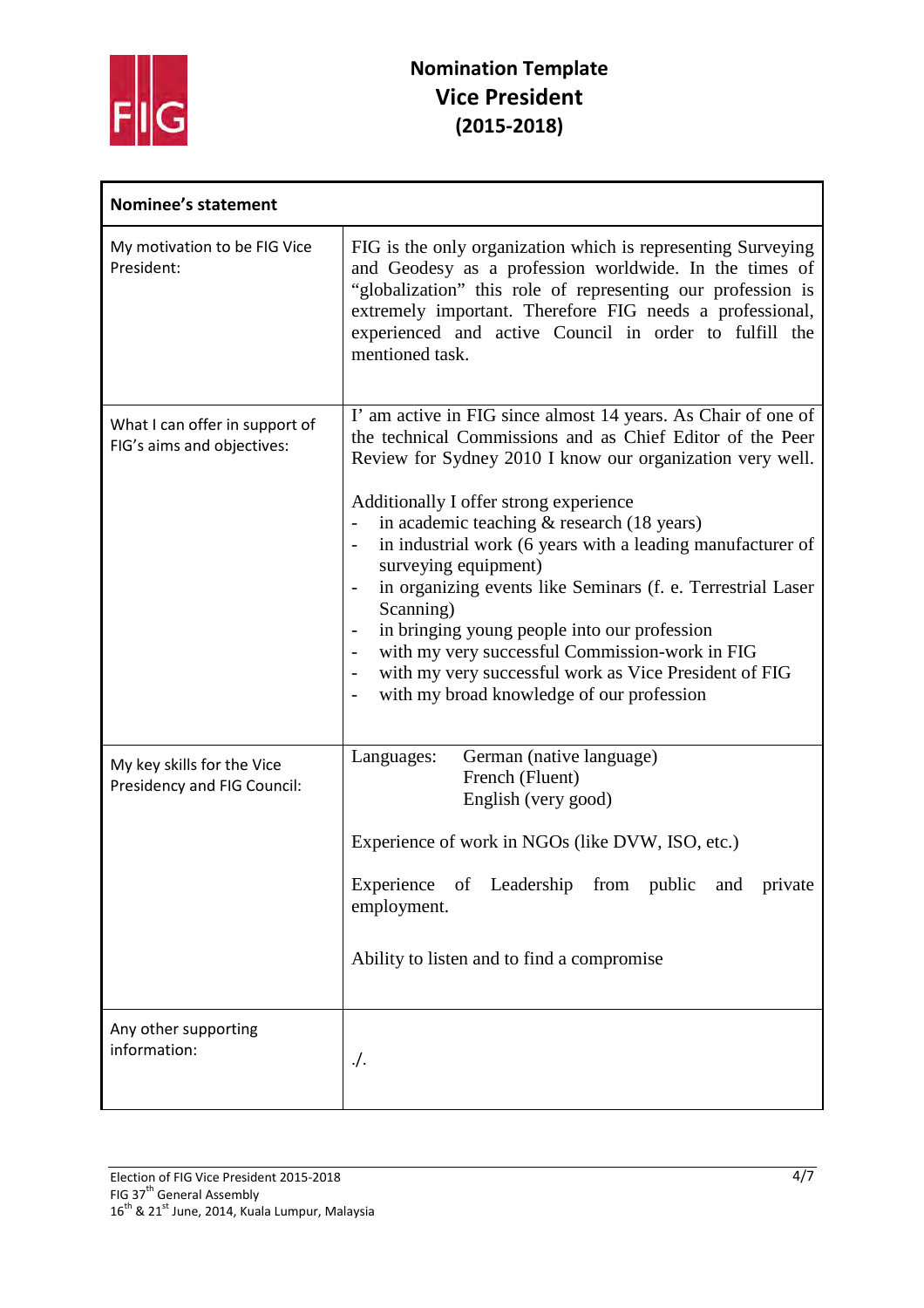

| <b>Nominator</b>                                                                                                                     |                                                                                                                                                                                                                                                                                                                                                                                                                                                                                                                                                                                                                                                                                                                                                                                                                                                                                                               |
|--------------------------------------------------------------------------------------------------------------------------------------|---------------------------------------------------------------------------------------------------------------------------------------------------------------------------------------------------------------------------------------------------------------------------------------------------------------------------------------------------------------------------------------------------------------------------------------------------------------------------------------------------------------------------------------------------------------------------------------------------------------------------------------------------------------------------------------------------------------------------------------------------------------------------------------------------------------------------------------------------------------------------------------------------------------|
| Name of Member Association:                                                                                                          | DVW e.V. - Deutscher Verein für Vermessungswesen –<br>Geoinformation<br>Gesellschaft<br>für<br>Geodäsie,<br>und<br>Landmanagement                                                                                                                                                                                                                                                                                                                                                                                                                                                                                                                                                                                                                                                                                                                                                                             |
| Name of Proposer:                                                                                                                    | Prof. Dr.-Ing. Karl-Friedrich Thoene                                                                                                                                                                                                                                                                                                                                                                                                                                                                                                                                                                                                                                                                                                                                                                                                                                                                          |
| Position in Association                                                                                                              | President of DVW                                                                                                                                                                                                                                                                                                                                                                                                                                                                                                                                                                                                                                                                                                                                                                                                                                                                                              |
| Contact address:                                                                                                                     | <b>DVW</b> Office<br>c/o Dipl.-Ing. Christiane Salbach<br>Feierabendstrasse 12<br>D-79235 Vogtsburg-Oberrotweil<br>Germany                                                                                                                                                                                                                                                                                                                                                                                                                                                                                                                                                                                                                                                                                                                                                                                    |
| <b>Email address</b>                                                                                                                 | karl-friedrich.thoene@dvw.de                                                                                                                                                                                                                                                                                                                                                                                                                                                                                                                                                                                                                                                                                                                                                                                                                                                                                  |
| <b>Proposer's Statement</b>                                                                                                          |                                                                                                                                                                                                                                                                                                                                                                                                                                                                                                                                                                                                                                                                                                                                                                                                                                                                                                               |
| Why the Association wants to<br>propose the Nominee                                                                                  | Rudolf Staiger is nationally and internationally well reputed as a<br>high qualified expert not only in the field of surveying instruments.<br>Moreover, Staiger has gained a strong FIG experience as a Vice-<br>President in the period 2010-2014 and at least as Chair of<br>Commission 5, which was running in parallel to his chairmanship<br>of the DVW Study Group "Measurement Methods and Systems"<br>on both a scientific and practical level.<br>His management skills are fundamental for the internal and<br>external perception of FIG.<br>DVW appreciates very much Staiger's capability of promoting<br>communication between the FIG membership institutions and the<br>experts standing behind the national associations.<br>As a promotion strategy for our profession Staiger accentuates the<br>close connection between global challenges and the expertise of<br>the surveying branch. |
| What support (financial,<br>administrative and others) can<br>the Association provide to the<br>Nominee if elected Vice<br>President | DVW will offer any necessary personal, financial and institutional<br>support to the nominee as we have done in the past.                                                                                                                                                                                                                                                                                                                                                                                                                                                                                                                                                                                                                                                                                                                                                                                     |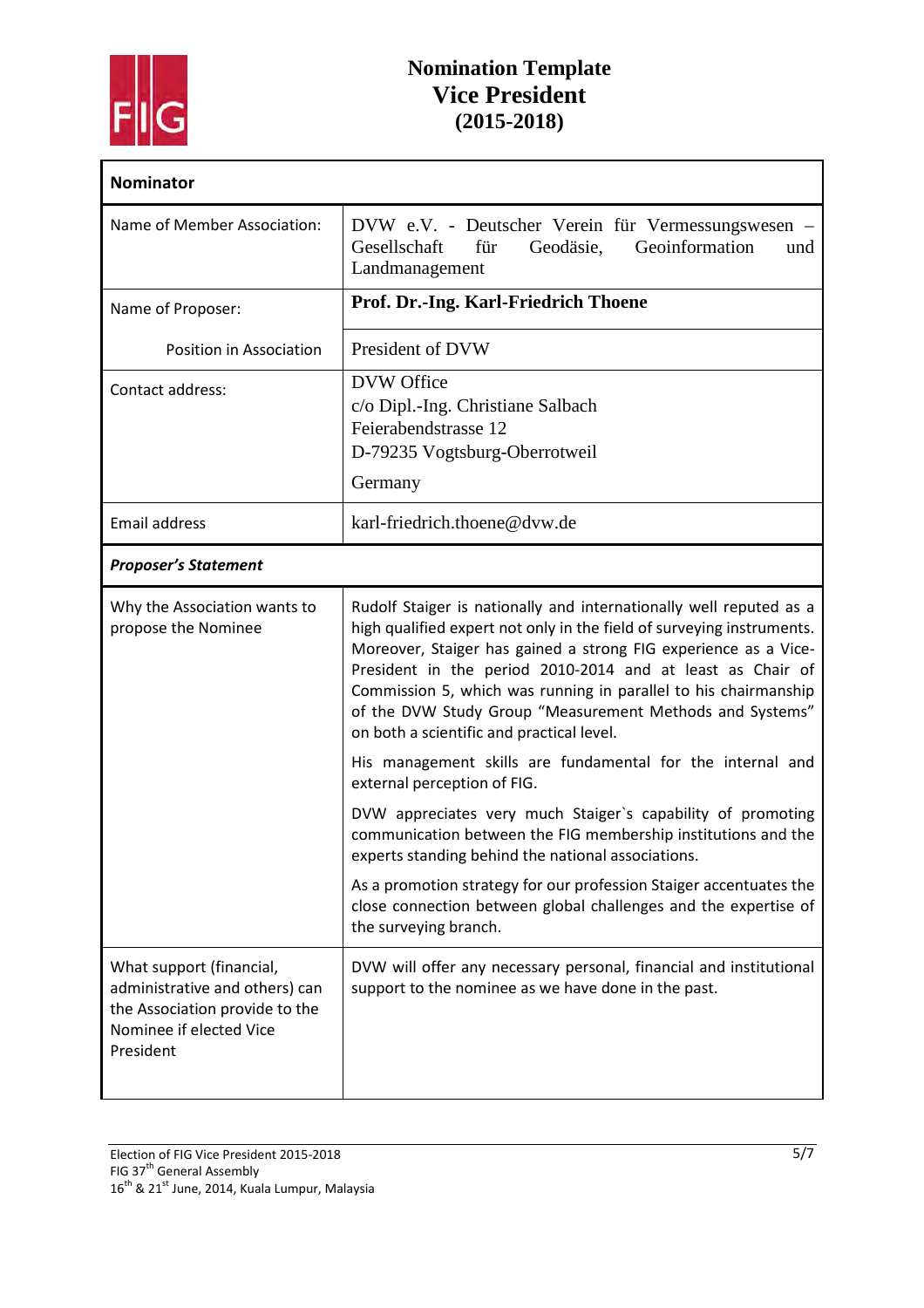

| Any other supporting<br>information: | $\cdot$ .                |
|--------------------------------------|--------------------------|
| Name of Seconder:                    | Dipl.-Ing. Eberhard Ziem |
| Position in Association              | DVW CFO                  |
| Contact address:                     | DVW-Office               |
|                                      | as mentioned above       |
| Email address                        | eberhard.ziem@dvw.de     |

#### **Signed**

I hereby certify the above is true and correct

I am available/not available\* for the election as Vice President for the remaining two year term (2015 – 2016) if vacancy arises.

| Nominee   | Rudolf Staiger       |
|-----------|----------------------|
|           |                      |
| Proposer: | Karl-Friedrich Thöne |
|           |                      |
| Seconder: | Eberhard Ziem        |
|           |                      |
| Date:     | January 30th, 2014   |

\* *Nominee is required to cancel whichever is not appropriate; and Nominee is requested to initial every page of the nomination template* 

| <b>Clarifying Notes:</b>                 | The Nominator (Proposer and Seconder) must be principal officers |
|------------------------------------------|------------------------------------------------------------------|
| Election of FIG Vice President 2015-2018 | 6/7                                                              |

FIG 37<sup>th</sup> General Assembly  $16^{th}$  & 21st June, 2014, Kuala Lumpur, Malaysia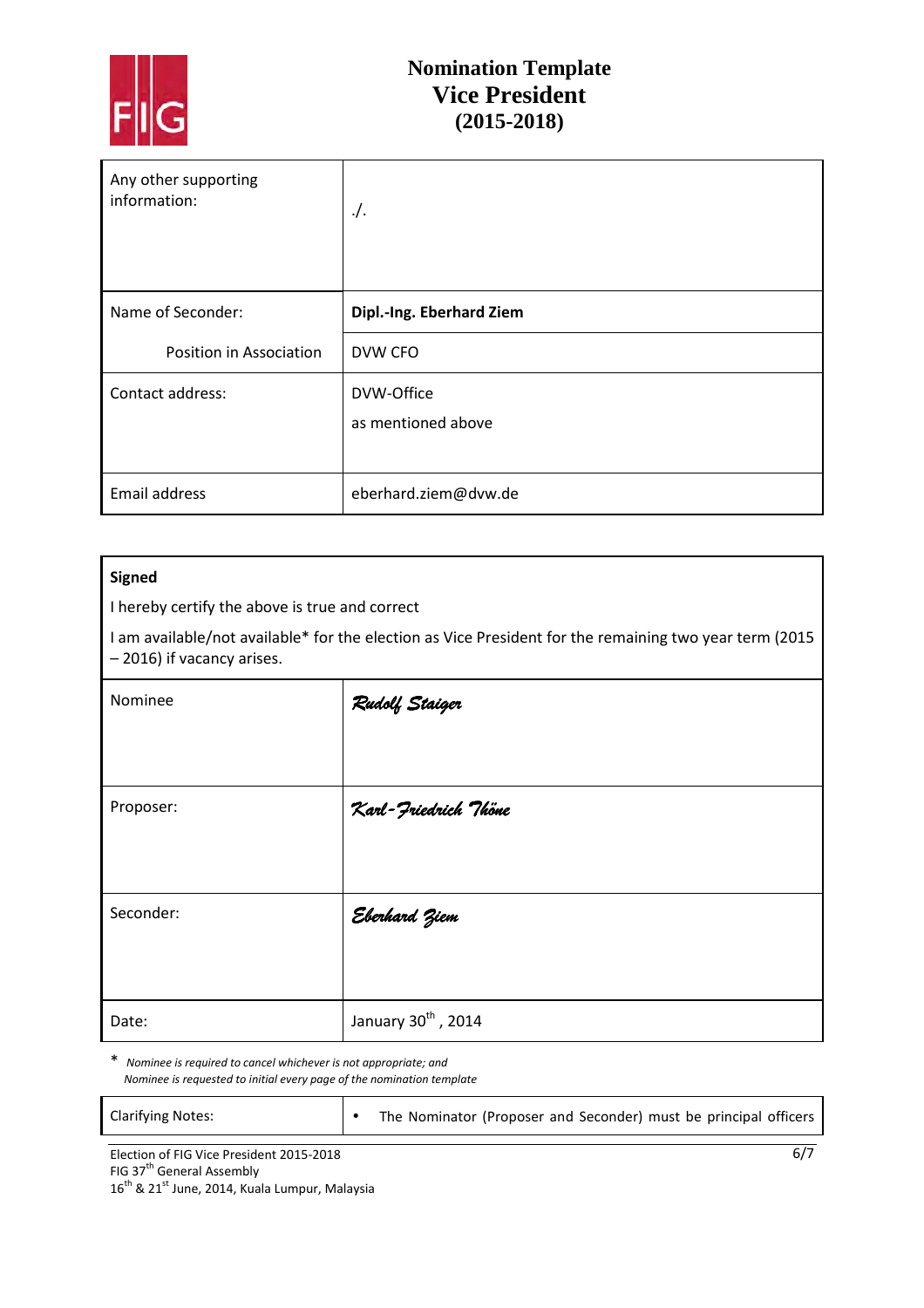| of the FIG Member Association (by principal officers, it is construed<br>as President or Chairperson, Deputy or Vice President/Chairperson,<br>Secretary General or Chief Executive Officer or equivalent position)<br>The Nomination Template must be accompanied by a letter of<br>$\bullet$<br>support from either the President or the Principal Officer of the<br>nominating FIG Member Association<br>Nominating FIG Member Association should ascertain the availability<br>of the nominee over the duration of the term of office<br>Nominee should preferably have prior or current responsibilities<br>within and working knowledge of FIG, its activities, aims and<br>objectives |
|----------------------------------------------------------------------------------------------------------------------------------------------------------------------------------------------------------------------------------------------------------------------------------------------------------------------------------------------------------------------------------------------------------------------------------------------------------------------------------------------------------------------------------------------------------------------------------------------------------------------------------------------------------------------------------------------|
| Nominee and Nominator are requested to pay attention to the<br>$\bullet$<br>Nominee's Statement and the Proposer's Statement                                                                                                                                                                                                                                                                                                                                                                                                                                                                                                                                                                 |
|                                                                                                                                                                                                                                                                                                                                                                                                                                                                                                                                                                                                                                                                                              |